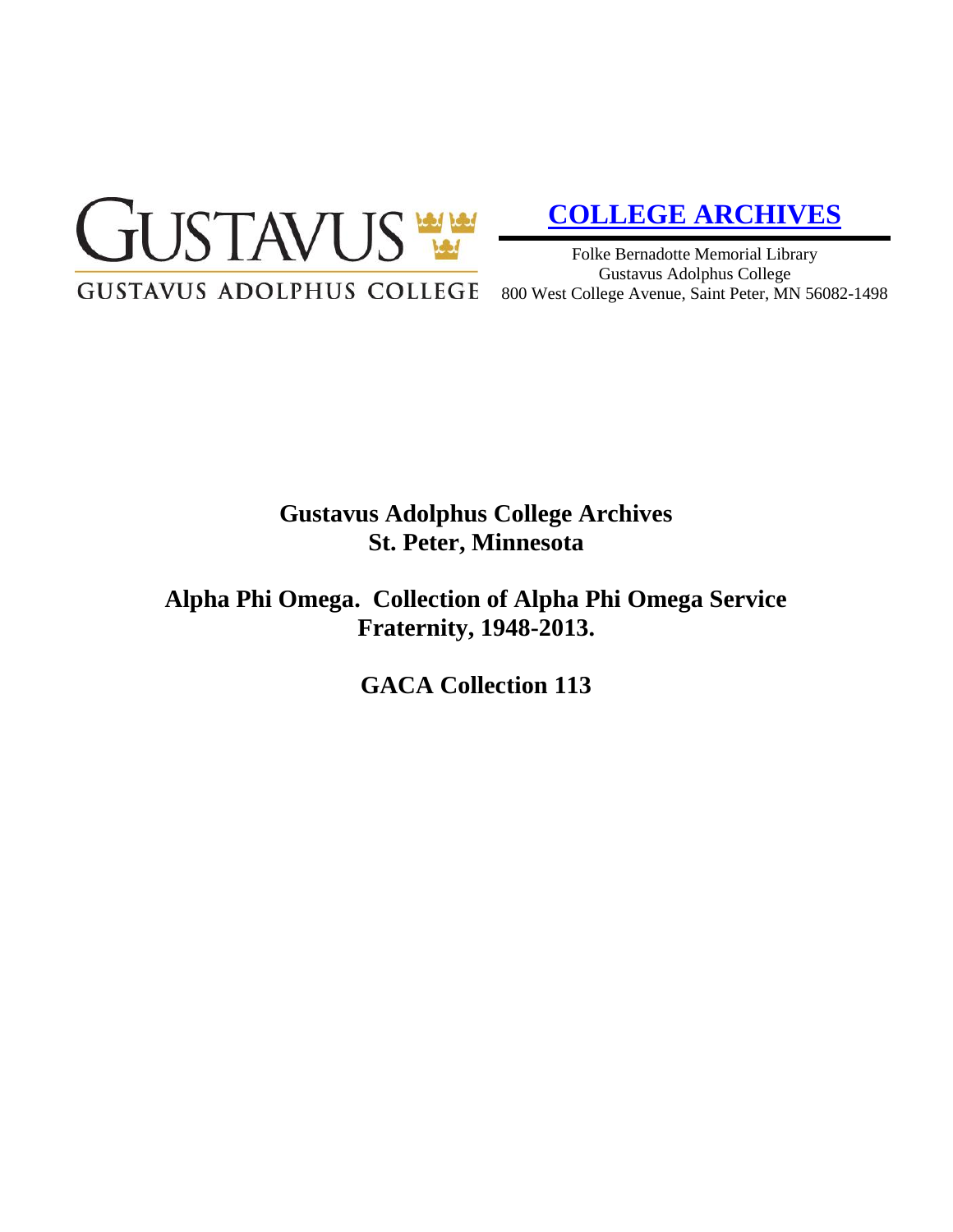## **Alpha Phi Omega. Collection of Alpha Phi Omega Service Fraternity, 1948-2013. GACA Collection 113. 1 Hollinger box, 4 flat boxes, 1 telescoping box, and 1 oversize folder.**

# **ABSTRACT:**

The Alpha Phi Omega collection consists of bylaws, programs, certificates, service reports, meeting minutes, a banner, a jacket, and scrapbooks of the service fraternity from 1948 to the present. Alpha Phi Omega's goal is to provide service to the campus community, local community, and the world at large.

# **ORGANIZATION NOTE:**

The Gustavus Adolphus College Zeta Epsilon Chapter of Alpha Phi Omega began during fall 1948. It was originally for former Boy Scouts who wanted to apply the lessons they had learned in scouting to the world at large. It allowed women as auxiliary members in 1974, and as full members in 1976. Today, the purpose of Alpha Phi Omega is to develop leadership skills, promote friendships, and provide service to fraternity, school, community, and nation. The Zeta Epsilon chapter disbanded after the 2012-13 academic year due to a lack of members.

## **RESTRICTIONS:**

There are no restrictions on use of this collection for research purposes. The researcher assumes full responsibility for observing all copyright, property, and libel laws as they apply.

Researchers must use collection in accordance with the policies of the College Archives, the Folke Bernadotte Memorial Library, and Gustavus Adolphus College.

#### **COLLECTION CITATION:**

Alpha Phi Omega. Collection of Alpha Phi Omega Service Fraternity, 1948-2013. GACA Collection 113. Gustavus Adolphus College Archives, St. Peter, Minnesota.

# **ACQUISITION:**

Alpha Phi Omega officers donated part of this collection during February 2009.

#### **PROCESSED BY:**

Adrianna Darden processed this collection and developed the finding aid during October 2009.

#### **DIGITAL CONTENT:**

Portions of this collection have been digitized and are available online through our [digital](https://archives.gac.edu/digital/)  [collections.](https://archives.gac.edu/digital/)

#### **SUBJECT HEADINGS:**

Gustavus Adolphus College -- Alpha Phi Omega. Gustavus Adolphus College -- Students -- Societies and clubs. Social service -- Societies, etc. Social service -- Minnesota -- St. Peter.